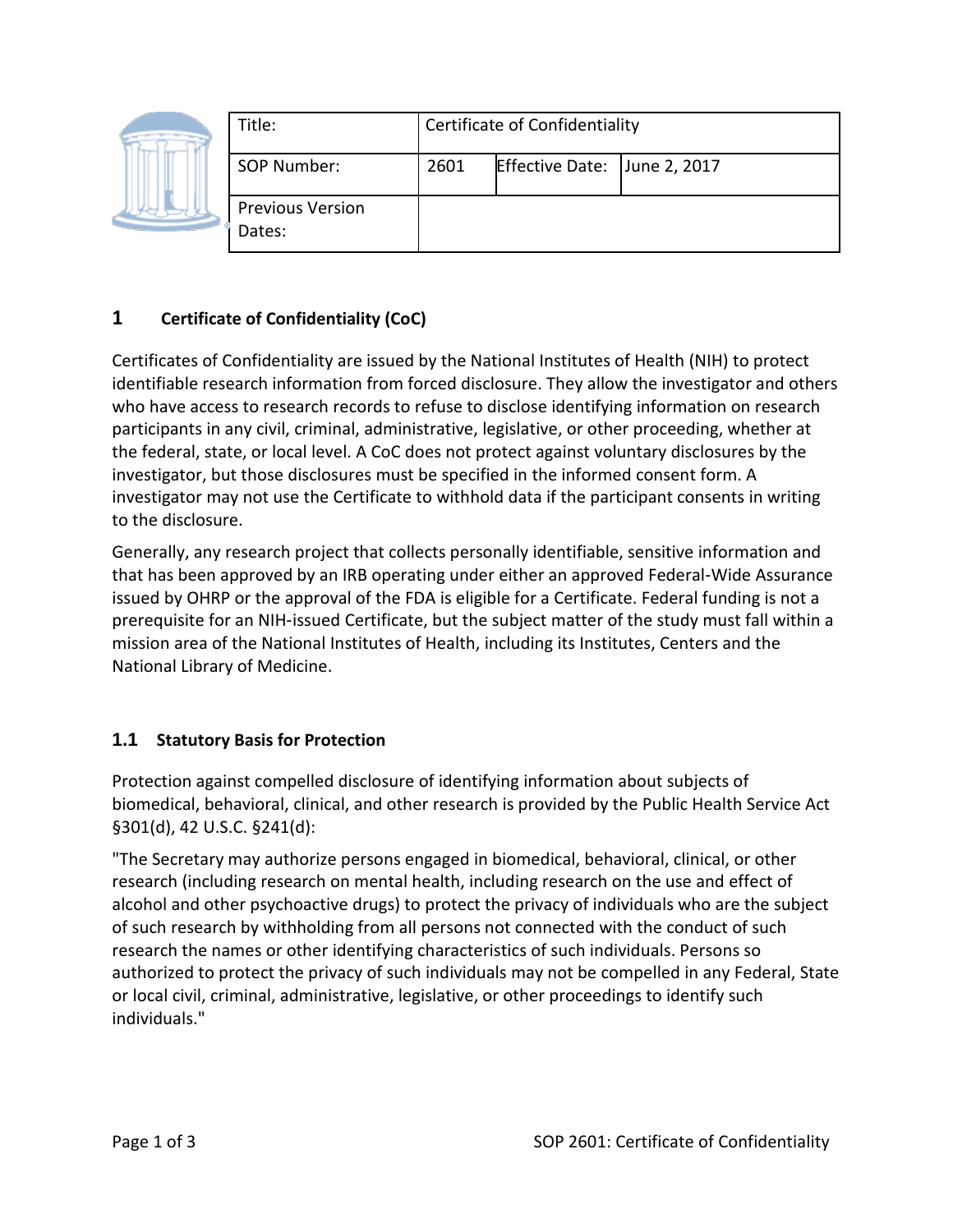## **1.2 Usage**

Certificates of Confidentiality may be granted for studies collecting information that, if disclosed, could have adverse consequences for subjects or damage their financial standing, employability, insurability, or reputation. By protecting investigators and institutions from being compelled to disclose information that would identify research subjects, CoCs help achieve the research objectives and promote participation in studies by assuring confidentiality and privacy to subjects.

Any investigator engaged in research in which sensitive information is gathered from human subjects (or any person who intends to engage in such research) may apply for a CoC. Research can be considered "sensitive" if it involves the collection of:

- 1. Research on HIV, AIDS, and STDs;
- 2. Information about sexual attitudes, preferences, practices;
- 3. Information about personal use of alcohol, drugs, or other addictive products;
- 4. Information about illegal conduct;

5. Information that could damage an individual's financial standing, employability, or reputation within the community;

6. Information in a subject's medical record that could lead to social stigmatization or discrimination; or

- 7. Information about a subject's psychological well‐being or mental health.
- 8. Genetic studies, including those that collect and store biological samples for future use;
- 9. Research on behavioral interventions and epidemiologic studies.

This list is not exhaustive. Investigators contemplating research on a topic that might qualify as sensitive should contact the IRB Office for help in applying for a certificate.

In the consent process and form, investigators should tell research subjects that a CoC is in effect. Subjects should be given a fair and clear explanation of the protection that it affords, including the limitations and exceptions noted above. Every research project that includes human research subjects should explain how identifiable information will be used or disclosed, regardless of whether or not a CoC is in effect.

## **1.3 Limitations**

The protection offered by a Certificate of Confidentiality is not absolute. A CoC protects research subjects only from legally compelled disclosure of their identity. It does not restrict voluntary disclosures by subjects or investigators.

For example, a CoC does not prevent investigators from voluntarily disclosing to appropriate authorities such matters as child abuse, a subject's threatened violence to self or others, or from reporting a communicable disease. However, if investigators intend to make such